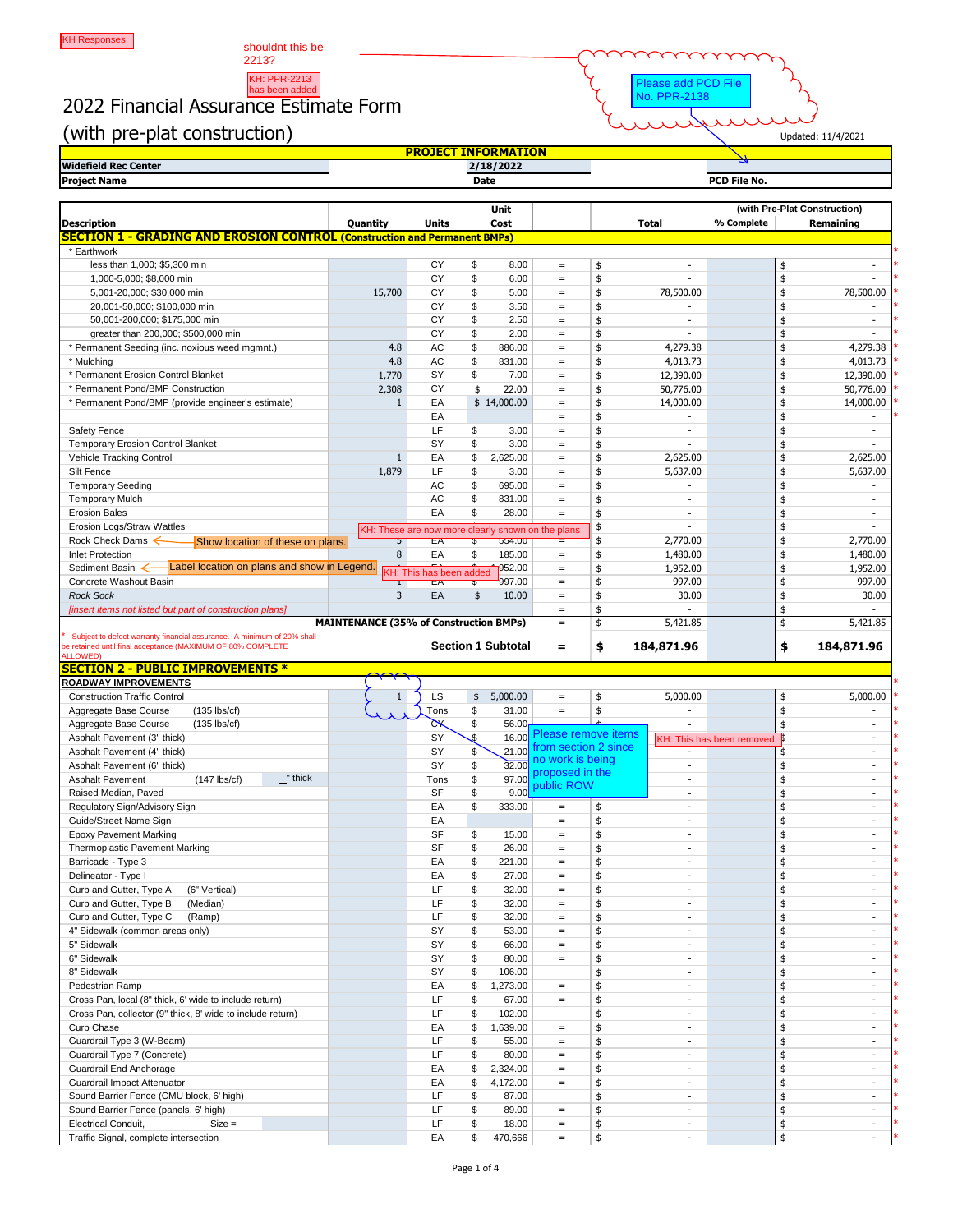| <b>BAATTABI</b><br><b>ORMA</b><br><b>DJEC.</b><br><u>i Ion</u> |             |                     |  |  |  |  |  |  |  |
|----------------------------------------------------------------|-------------|---------------------|--|--|--|--|--|--|--|
| <b>Widefield Rec Center</b>                                    | 2/18/2022   |                     |  |  |  |  |  |  |  |
| <b>Project Name</b>                                            | <b>Date</b> | <b>PCD File No.</b> |  |  |  |  |  |  |  |

|                                                                                                                                                 |          |              | Unit                      |            |                                     |            | (with Pre-Plat Construction) |  |
|-------------------------------------------------------------------------------------------------------------------------------------------------|----------|--------------|---------------------------|------------|-------------------------------------|------------|------------------------------|--|
| <b>Description</b>                                                                                                                              | Quantity | <b>Units</b> | <b>Cost</b>               |            | <b>Total</b>                        | % Complete | <b>Remaining</b>             |  |
|                                                                                                                                                 |          |              |                           | $=$        | \$<br>$\sim$                        |            | $\frac{1}{2}$                |  |
| [insert items not listed but part of construction plans]                                                                                        |          |              |                           | $=$        | \$                                  |            |                              |  |
| <b>STORM DRAIN IMPROVEMENTS</b>                                                                                                                 |          |              |                           |            |                                     |            |                              |  |
| Concrete Box Culvert (M Standard), Size ( W x H)                                                                                                |          | LF           |                           | $=$        | \$<br>$\overline{\phantom{a}}$      |            |                              |  |
| 18" Reinforced Concrete Pipe                                                                                                                    |          | LF           | \$<br>70.00               | $=$        | \$<br>-                             |            |                              |  |
| 24" Reinforced Concrete Pipe                                                                                                                    |          | LF           | Ś.<br>83.00               | $=$        | \$<br>۰.                            |            |                              |  |
| 30" Reinforced Concrete Pipe                                                                                                                    |          | LF           | 104.00                    | $=$        | \$<br>۰                             |            | $\blacksquare$               |  |
| 36" Reinforced Concrete Pipe                                                                                                                    |          | LF           | 128.00                    | $=$        | \$<br>$\overline{\phantom{a}}$      |            | $\sim$                       |  |
| 42" Reinforced Concrete Pipe                                                                                                                    |          | LF           | 171.00                    | $=$        | $\overline{\phantom{0}}$            |            | $\overline{\phantom{a}}$     |  |
| 48" Reinforced Concrete Pipe                                                                                                                    |          | LF           | 209.00                    | $=$        | \$<br>$\overline{\phantom{a}}$      |            |                              |  |
| 54" Reinforced Concrete Pipe                                                                                                                    |          | LF           | Ś<br>272.00               | $=$        | \$<br>$\overline{\phantom{a}}$      |            |                              |  |
| 60" Reinforced Concrete Pipe                                                                                                                    |          | LF           | 319.00                    | $=$        | \$<br>۰                             |            |                              |  |
| 66" Reinforced Concrete Pipe                                                                                                                    |          | LF           | Ś.<br>368.00              | $=$        | \$<br>۰                             |            |                              |  |
| 72" Reinforced Concrete Pipe                                                                                                                    |          | LF           | 421.00                    | $=$        | ۰                                   |            |                              |  |
| 18" Corrugated Steel Pipe                                                                                                                       |          | LF           | 90.00                     | $=$        | \$<br>$\overline{\phantom{a}}$      |            |                              |  |
| 24" Corrugated Steel Pipe                                                                                                                       |          | LF           | 103.00                    | $=$        | ۰                                   |            |                              |  |
| 30" Corrugated Steel Pipe                                                                                                                       |          | LF           | 131.00                    | $=$        | \$<br>-                             |            |                              |  |
| 36" Corrugated Steel Pipe                                                                                                                       |          | LF           | 157.00                    | $=$        | $\overline{\phantom{0}}$            |            |                              |  |
| 42" Corrugated Steel Pipe                                                                                                                       |          | LF           | 180.00                    | $=$        | ۰                                   |            |                              |  |
| 48" Corrugated Steel Pipe                                                                                                                       |          | LF           | 190.00                    | $=$        | \$<br>۰                             |            | $\overline{\phantom{a}}$     |  |
| 54" Corrugated Steel Pipe                                                                                                                       |          | LF           | 278.00                    | $=$        | ۰.                                  |            | $\blacksquare$               |  |
| 60" Corrugated Steel Pipe                                                                                                                       |          | LF           | 300.00                    | $=$        | -                                   |            | $\overline{\phantom{a}}$     |  |
| 66" Corrugated Steel Pipe                                                                                                                       |          | LF           | 364.00                    | $=$        |                                     |            |                              |  |
| 72" Corrugated Steel Pipe                                                                                                                       |          | LF           | 428.00                    | $=$        | $\overline{\phantom{a}}$<br>\$<br>۰ |            |                              |  |
| 78" Corrugated Steel Pipe                                                                                                                       |          | LF           | 492.00                    |            | \$                                  |            |                              |  |
|                                                                                                                                                 |          | LF           |                           | $=$        | ۰                                   |            |                              |  |
| 84" Corrugated Steel Pipe<br>Flared End Section (FES) RCP<br>$Size =$<br>$(unit cost = 6x pipe unit cost)$                                      |          | EA           | 588.00                    | $=$<br>$=$ | \$<br>۰<br>\$                       |            | $\sim$                       |  |
| Flared End Section (FES) CSP Size =                                                                                                             |          |              |                           |            |                                     |            |                              |  |
| $(unit cost = 6x pipe unit cost)$                                                                                                               |          | EA           |                           | $=$        |                                     |            |                              |  |
| <b>End Treatment- Headwall</b>                                                                                                                  |          | EA           |                           | $=$        | \$<br>$\overline{\phantom{a}}$      |            | $\overline{\phantom{a}}$     |  |
| End Treatment- Wingwall                                                                                                                         |          | EA           |                           | $=$        | $\overline{\phantom{0}}$            |            |                              |  |
| End Treatment - Cutoff Wall                                                                                                                     |          | EA           |                           | $=$        | \$<br>$\overline{\phantom{a}}$      |            |                              |  |
| Curb Inlet (Type R) L=5',<br>Depth $< 5'$                                                                                                       |          | EA           | 6,138.00<br>Ś             | $=$        | \$<br>$\overline{\phantom{0}}$      |            |                              |  |
| Curb Inlet (Type R) L=5',<br>$5' \leq$ Depth < 10'                                                                                              |          | EA           | 7,981.00                  | $=$        | \$<br>۰                             |            |                              |  |
| Curb Inlet (Type R) L =5',<br>$10' \leq$ Depth < 15'                                                                                            |          | EA           | 9,242.00                  | $=$        | \$<br>۰                             |            |                              |  |
| Curb Inlet (Type R) $L = 10'$ ,<br>Depth $< 5'$                                                                                                 |          | EA           | 8,447.00                  | $=$        | \$<br>$\overline{\phantom{a}}$      |            | $\sim$                       |  |
| $5' \leq$ Depth < 10'<br>Curb Inlet (Type R) L =10',                                                                                            |          | EA           | 8,706.00                  | $=$        | \$<br>$\overline{\phantom{a}}$      |            |                              |  |
| Curb Inlet (Type R) $L = 10$ ',<br>$10' \leq$ Depth < 15'                                                                                       |          | EA           | \$10,898.00               | $\equiv$   | $\sim$                              |            | $\blacksquare$               |  |
| Curb Inlet (Type R) L =15',<br>Depth $< 5'$                                                                                                     |          | EA           | \$10,984.00               | $=$        | \$<br>$\overline{\phantom{a}}$      |            | $\blacksquare$               |  |
| Curb Inlet (Type R) L =15',<br>$5' \le$ Depth < 10'                                                                                             |          | EA           | \$11,775.00               | $=$        | \$<br>$\overline{\phantom{0}}$      |            |                              |  |
| Curb Inlet (Type R) L =15',<br>$10' \leq$ Depth < 15'                                                                                           |          | EA           | \$12,876.00               | $=$        | \$<br>۰                             |            | $\sim$                       |  |
| Curb Inlet (Type R) L = 20',<br>Depth $< 5'$                                                                                                    |          | EA           | \$11,706.00               | $=$        | \$<br>۰                             |            | $\sim$                       |  |
| Curb Inlet (Type R) L = 20',<br>$5' \leq$ Depth < 10'                                                                                           |          | EA           | \$12,920.00               | $=$        | ۰.                                  |            | $\overline{\phantom{a}}$     |  |
| Grated Inlet (Type C),<br>Depth $< 5'$                                                                                                          |          | EA           | 5,138.00                  | $=$        | \$<br>-                             |            |                              |  |
| Grated Inlet (Type D),<br>Depth $< 5'$                                                                                                          |          | EA           | 6,347.00                  |            | \$<br>$\sim$                        |            | $\blacksquare$               |  |
|                                                                                                                                                 |          | EA           |                           | $=$        |                                     |            |                              |  |
| Storm Sewer Manhole, Box Base                                                                                                                   |          |              | \$12,876.00               | $=$        | \$<br>-                             |            | $\blacksquare$               |  |
| Storm Sewer Manhole, Slab Base                                                                                                                  |          | EA           | 7,082.00                  | $=$        | \$<br>-                             |            |                              |  |
| Geotextile (Erosion Control)                                                                                                                    |          | SY           | 7.00                      | $=$        | \$<br>$\overline{\phantom{a}}$      |            | $\sim$                       |  |
| Rip Rap, d50 size from 6" to 24"                                                                                                                |          | Tons         | 89.00                     | $=$        | \$<br>$\overline{\phantom{a}}$      |            | $\sim$                       |  |
| Rip Rap, Grouted                                                                                                                                |          | Tons         | 105.00                    | $=$        | ۰.                                  |            | $\overline{\phantom{a}}$     |  |
| Drainage Channel Construction, Size (W x H)                                                                                                     |          | LF           |                           | $=$        | \$<br>$\overline{\phantom{a}}$      |            |                              |  |
| Drainage Channel Lining, Concrete                                                                                                               |          | <b>CY</b>    | 631.00                    | $=$        | \$<br>۰.                            |            |                              |  |
| Drainage Channel Lining, Rip Rap                                                                                                                |          | <b>CY</b>    | 124.00                    | $=$        | \$<br>$\overline{\phantom{0}}$      |            | $\overline{\phantom{a}}$     |  |
| Drainage Channel Lining, Grass                                                                                                                  |          | <b>AC</b>    | 1,626.00                  | $=$        | \$<br>-                             |            | $\sim$                       |  |
| Drainage Channel Lining, Other Stabilization                                                                                                    |          |              |                           | $=$        | $\overline{\phantom{0}}$            |            | $\blacksquare$               |  |
|                                                                                                                                                 |          |              |                           | $=$        | \$<br>۰                             |            | \$                           |  |
| [insert items not listed but part of construction plans]                                                                                        |          |              |                           | $=$        | \$<br>$\overline{\phantom{0}}$      |            |                              |  |
| - Subject to defect warranty financial assurance. A minimum of 20% shall be<br>etained until final acceptance (MAXIMUM OF 80% COMPLETE ALLOWED) |          |              | <b>Section 2 Subtotal</b> | $=$        | 5,000.00<br>\$                      |            | 5,000.00<br>\$               |  |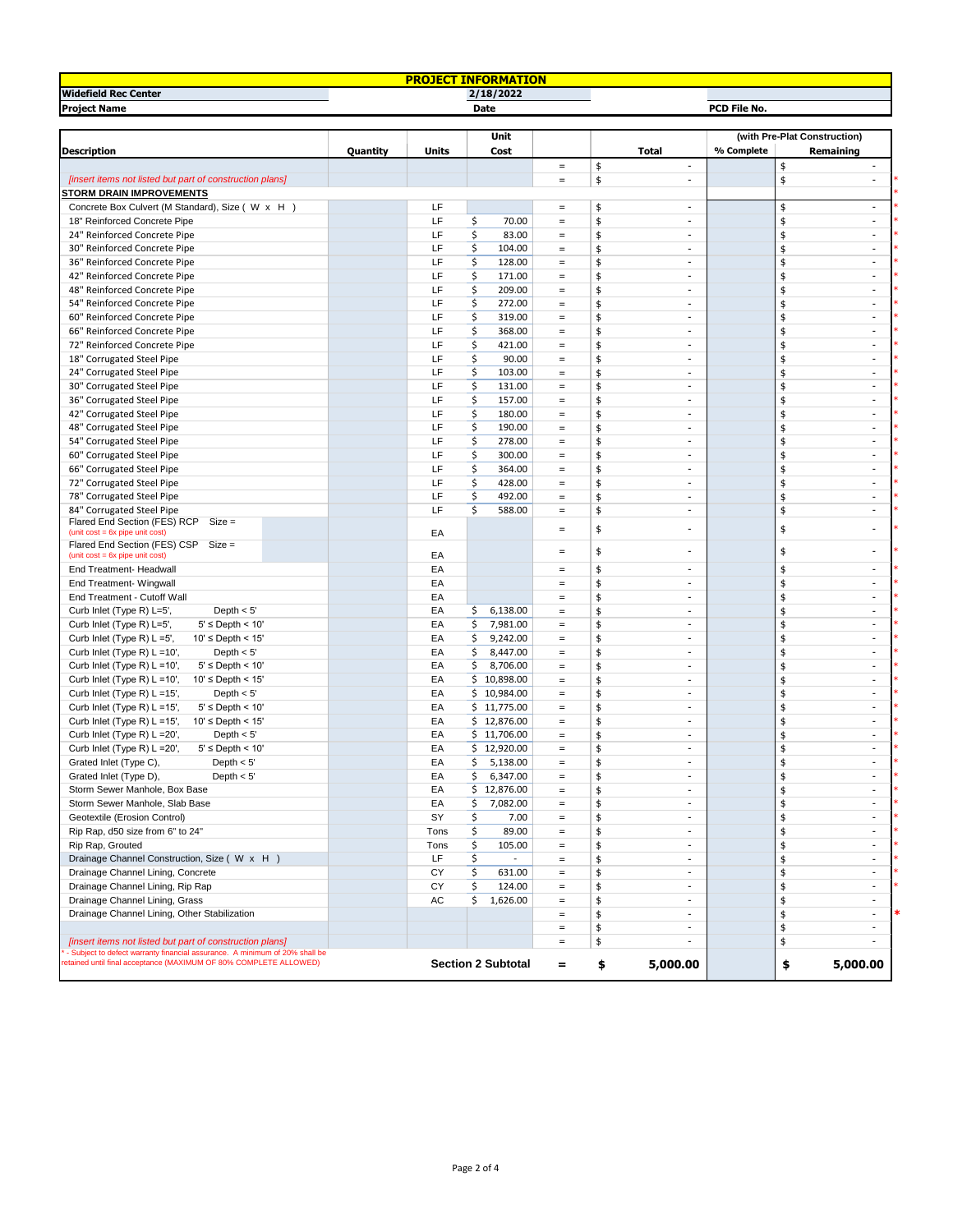| <b>ADIANTALI</b><br><b>PROJECT INFO</b><br>ORMA<br>TON<br><b>SING</b> |             |                     |  |  |  |  |  |  |  |
|-----------------------------------------------------------------------|-------------|---------------------|--|--|--|--|--|--|--|
| <b>Widefield Rec Center</b>                                           |             |                     |  |  |  |  |  |  |  |
| <b>Project Name</b>                                                   | <b>Date</b> | <b>PCD File No.</b> |  |  |  |  |  |  |  |

|                                                                                                      |                                                                   |              | <b>Unit</b> |                           |     |               |                          | (with Pre-Plat Construction) |    |                          |
|------------------------------------------------------------------------------------------------------|-------------------------------------------------------------------|--------------|-------------|---------------------------|-----|---------------|--------------------------|------------------------------|----|--------------------------|
| <b>Description</b>                                                                                   | Quantity                                                          | <b>Units</b> |             | <b>Cost</b>               |     |               | <b>Total</b>             | % Complete                   |    | Remaining                |
| <b>SECTION 3 - COMMON DEVELOPMENT IMPROVEMENTS (Private or District and NOT Maintained by EPC)**</b> |                                                                   |              |             |                           |     |               |                          |                              |    |                          |
| <b>ROADWAY IMPROVEMENTS</b>                                                                          |                                                                   |              |             |                           |     |               |                          |                              |    |                          |
|                                                                                                      |                                                                   |              |             |                           | $=$ | \$            |                          |                              | \$ |                          |
|                                                                                                      |                                                                   |              |             |                           | $=$ | \$            |                          |                              |    |                          |
|                                                                                                      |                                                                   |              |             |                           | $=$ | \$            |                          |                              |    |                          |
|                                                                                                      |                                                                   |              |             |                           | $=$ | \$            |                          |                              |    |                          |
|                                                                                                      |                                                                   |              |             |                           | $=$ | \$            |                          |                              |    |                          |
|                                                                                                      |                                                                   |              |             |                           | $=$ | $\frac{1}{2}$ |                          |                              |    |                          |
| <b>STORM DRAIN IMPROVEMENTS</b>                                                                      | (Exception: Permanent Pond/BMP shall be itemized under Section 1) |              |             |                           |     |               |                          |                              |    |                          |
| 18" PVC Pipe                                                                                         | 185                                                               | <b>LF</b>    | \$          | 65.00                     | $=$ | \$            | 12,025.00                |                              |    | 12,025.00                |
| 24" PVC Pipe                                                                                         | 787                                                               | LF           | \$          | 75.00                     | $=$ | \$            | 59,025.00                |                              |    | 59,025.00                |
| 12" PVC Pipe                                                                                         | 785                                                               | LF           | \$          | 55.00                     | $=$ | \$            | 43,175.00                |                              |    | 43,175.00                |
| 6" PVC Pipe                                                                                          | 380                                                               | LF           | \$          | 45.00                     | $=$ | \$            | 17,100.00                |                              |    | 17,100.00                |
| 8" PVC Pipe                                                                                          | 193                                                               | <b>LF</b>    | \$          | 50.00                     | $=$ | \$            | 9,650.00                 |                              |    | 9,650.00                 |
|                                                                                                      |                                                                   |              |             |                           | $=$ | \$            |                          |                              |    |                          |
| <b>WATER SYSTEM IMPROVEMENTS</b>                                                                     |                                                                   |              |             |                           |     |               |                          |                              |    |                          |
| Water Main Pipe (PVC), Size 8"                                                                       | 1,063                                                             | <b>LF</b>    | \$          | 71.00                     | $=$ | \$            | 75,473.00                |                              |    | 75,473.00                |
| Water Main Pipe (Ductile Iron), Size 8"                                                              |                                                                   | LF           |             | 83.00                     | $=$ | \$            |                          |                              |    |                          |
| Gate Valves, 8"                                                                                      | 5                                                                 | EA           |             | 2,058.00                  | $=$ | \$            | 10,290.00                |                              |    | 10,290.00                |
| Fire Hydrant Assembly, w/ all valves                                                                 | 4                                                                 | EA           |             | 7,306.00                  | $=$ | \$            | 29,224.00                |                              |    | 29,224.00                |
| Water Service Line Installation, inc. tap and valves                                                 | 1                                                                 | EA           | \$.         | 1,466.00                  | $=$ | \$            | 1,466.00                 |                              |    | 1,466.00                 |
| Fire Cistern Installation, complete                                                                  |                                                                   | EA           |             |                           | $=$ | \$            |                          |                              |    |                          |
|                                                                                                      |                                                                   |              |             |                           | $=$ | \$            |                          |                              |    |                          |
| [insert items not listed but part of construction plans]                                             |                                                                   |              |             |                           | $=$ | \$            |                          |                              |    |                          |
| <b>SANITARY SEWER IMPROVEMENTS</b>                                                                   |                                                                   |              |             |                           |     |               |                          |                              |    |                          |
| Sewer Main Pipe (PVC), Size 8"                                                                       | 238                                                               | LF           | \$          | 71.00                     | $=$ | \$            | 16,898.00                |                              |    | 16,898.00                |
| Sanitary Sewer Manhole, Depth < 15 feet                                                              | 0                                                                 | EA           |             | 4,858.00                  | $=$ | \$            |                          |                              |    |                          |
| Sanitary Service Line Installation, complete                                                         | $\mathbf{1}$                                                      | EA           | Ś.          | 1,553.00                  | $=$ | \$            | 1,553.00                 |                              |    | 1,553.00                 |
| Sanitary Sewer Lift Station, complete                                                                |                                                                   | EA           |             |                           | $=$ | \$            |                          |                              |    |                          |
|                                                                                                      |                                                                   |              |             |                           | $=$ | \$            |                          |                              | \$ | $\overline{\phantom{a}}$ |
| [insert items not listed but part of construction plans]<br><b>ANDSCAPING IMPROVEMENTS</b>           |                                                                   |              |             |                           | $=$ | $\frac{1}{2}$ |                          |                              | \$ | $\sim$                   |
|                                                                                                      | (For subdivision specific condition of approval, or PUD)          |              |             |                           |     |               |                          |                              |    |                          |
|                                                                                                      |                                                                   | EA           |             |                           | $=$ | \$            | $\overline{\phantom{a}}$ |                              | \$ | $\sim$                   |
|                                                                                                      |                                                                   | EA           |             |                           | $=$ | \$            |                          |                              |    |                          |
|                                                                                                      |                                                                   | EA           |             |                           | $=$ | \$            |                          |                              |    |                          |
|                                                                                                      |                                                                   | EA           |             |                           | $=$ | \$            |                          |                              |    |                          |
| - Section 3 is not subject to defect warranty requirements                                           |                                                                   | EA           |             |                           | $=$ | \$            |                          |                              |    |                          |
|                                                                                                      |                                                                   |              |             | <b>Section 3 Subtotal</b> | $=$ | \$            | 275,879.00               |                              |    | 275,879.00               |

Page 3 of 4